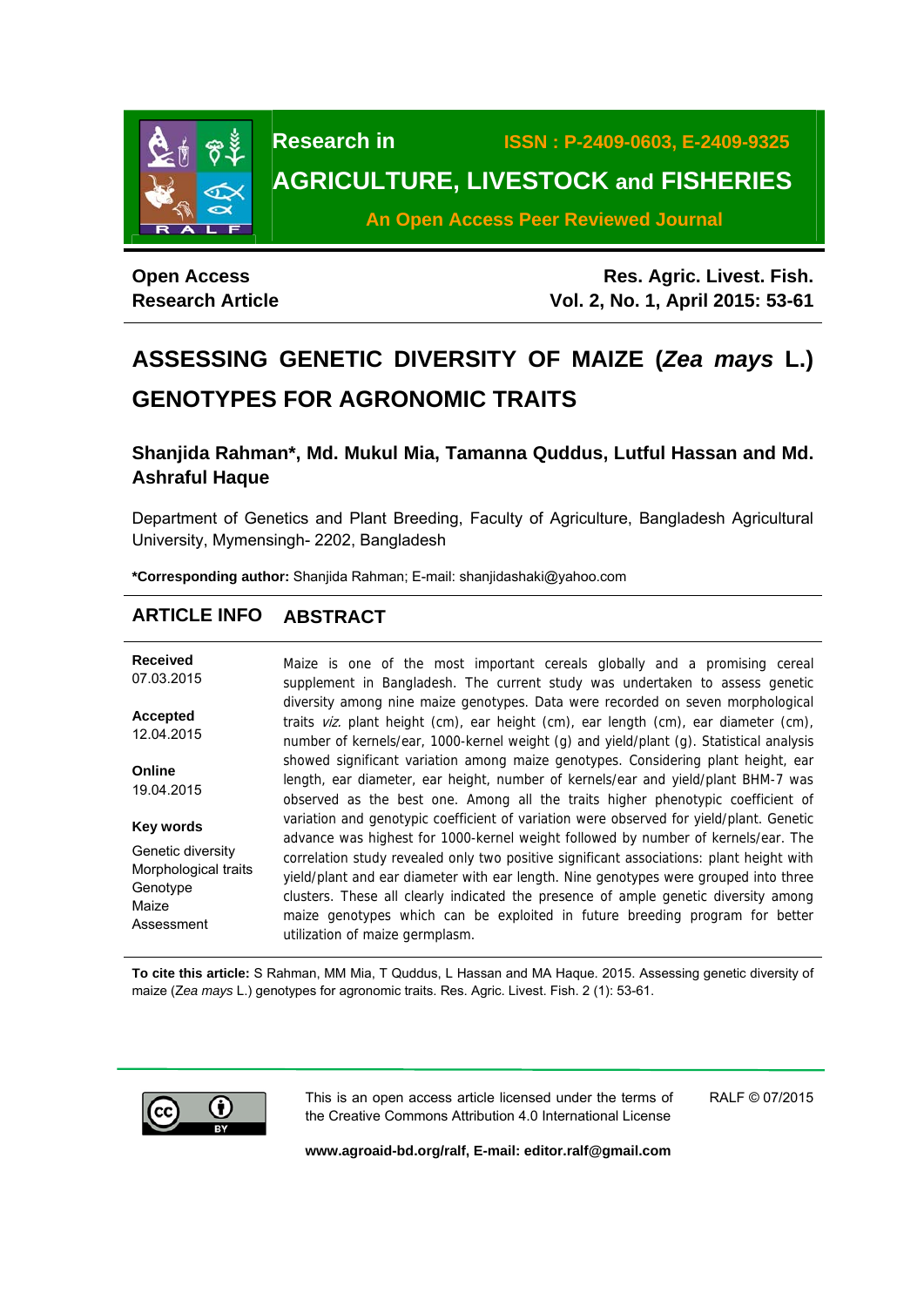# **INTRUDUCTION**

 Maize is an amazing crop throughout the world which occupies a large portion of world economy. Total maize production in the world for the 2013-14 is 959 million tons which is more than that of wheat (709 million tons) and rice (473 million tons) (GMR 2014). In 2009, over 159 million hectares of maize were planted worldwide which gave a yield of 5.12 tons/ha (FAOSTAT, 2009). From nutritional view point it is better than rice and wheat (http://ndb.nal.usda.gov/ndb/search/list). Maize is also important in industrial and medicinal uses. In Bangladesh maize is considered as second most important cereal crop which occupies 165.5 thousand hectares land and produces 1018 thousand metric tons with an average yield of 6.1 tons/ha (BBS, 2011). The main use of maize is as poultry feed (Hossain and Shahjahan, 2007). In Bangladesh current need of maize is 1.60 million metric tons annually (Ahmed, 2013). If the traditional prolonged rice dependent food habit of Bangladesh can be diversified with maize, it would probably be possible to attain foodself sufficiency to a great extent. Because, it is a high yielding and low-cost crop compared to rice and wheat. For satisfying this purpose, diversity assessment of existing genotypes would provide valuable inputs to move forwarding with the current and upcoming breeding needs.

 Genetic diversity is the variation of heritable characteristics in genetic makeup present in a population of the same species. Knowledge of diversity in a germplasm is very important for the improvement of crop plants through breeding program (Hallauer et al., 1988). Different methods can be used to assess genetic diversity in plant species, such as pedigree and heterosis data, morphological marker and molecular markers (Melchinger, 1999; Xia et al., 2005; Legesse et al., 2007). Morphological traits are the earliest, convenient and effective genetic markers used for germplasm management (Statonet al., 1994). Morphological markers is of great value in studies of maize landraces (Galarreta and Alvarez, 2001; Lucchin et al., 2003; Ortiz et al., 2008). Both qualitative and quantitative traits have been considered to study phenotypic diversity of maize (Alika et al., 1993; Taba et al., 1998; Lucchin et al., 2003). The most commonly used parameters are related to plant architecture traits, tassel traits, ear and kernel characteristics. The variables contributing to genetic diversity are grain weight and grain yield (Hoque, 2008); kernel weight and days to maturity (Ahmed, 2007); ear height, days to silking, % tryptophan content, cob length and 1000-seed weight (Kadir, 2010); ear length and diameter (Ahmed, 2013). The present investigation was conducted to analyze genetic diversity of maize genotypes using morphological traits.

#### **MATERIALS AND METHODS**

#### **Experimental site, duration and materials**

 The experiment was conducted in the field lab of the Department of Genetics and Plant Breeding, Bangladesh Agricultural University (BAU), Mymensingh from March 2013 to April 2014. Nine maize genotypes were selected as experimental materials, those were: Uttaran, Duranta, BARI Hybrid Maize 5 (BHM-5), BARI Hybrid Maize 7 (BHM-7), BARI Hybrid Maize 9 (BHM-9), V-92, H-981, Pop Corn and Sweet Corn. All of them were collected from Bangladesh Agricultural Research Institute (BARI).

#### **Experimental design and data collection**

 The experiment was conducted following randomized complete block design (RCBD) with three replications. The plot size was 4.2 m x 2.7 m, row to row and plant to plant distances were 60 cm and 30 cm, respectively. Recommended production packages i.e. application of recommended doses of fertilizers, weeding, thinning, irrigation, pesticide etc. was followed as per BARI recommendation, as and when necessary to ensure the optimum plant growth and development.

 At field maturity, five randomly selected plants were used for recording observations on the traits: plant height (cm), ear height (cm), ear length (cm), ear diameter (cm), number of kernels/ear, 1000-kernel weight (g) and yield/plant (g). Analysis of variance (ANOVA) was done on the sample for all the seven character mentioned using MStat-c statistical program. The total variance of each character was partitioned into replication, genotype and error. The differences within the classes of effects were tested by F-test. The mean performance of the nine genotypes for their traits was shown through lettering by DMRT (Duncan's Multiple Range Tests) using the same software.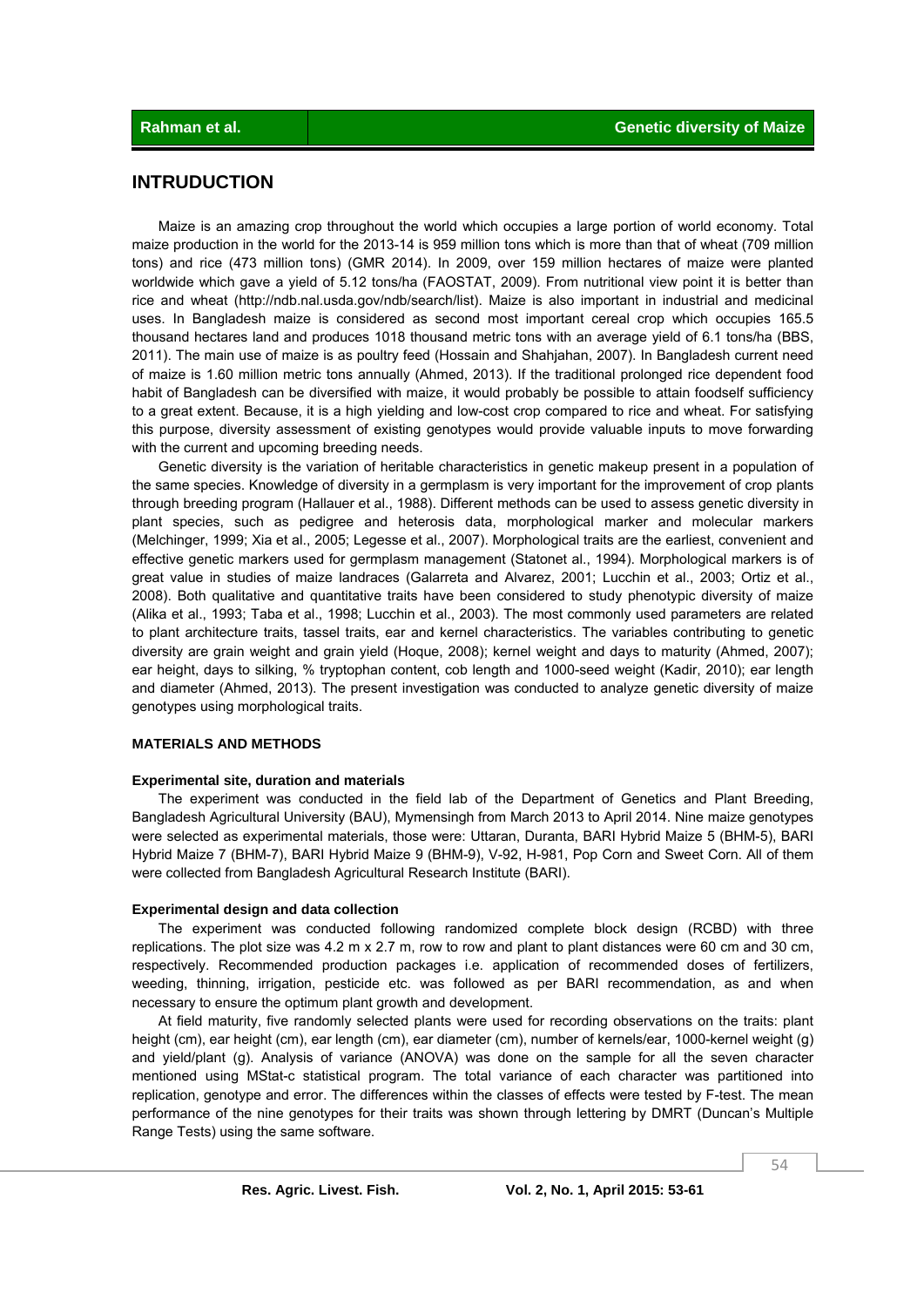Genotyping and phenotypic variances were estimated according to the formula given by Johnson et al.**, (**1995)**.** 

Genotypic variance,  $\sigma^2$ <sub>g</sub> =  $\frac{GMS-EMS}{n}$ r

Where,

GMS= Genotypic mean square, EMS= Error mean square r = Number of replication, Phenotypic variance,  $\sigma^2_{\rm ph} = \sigma^2_{\rm g} + \text{EMS}$ Where,  $\sigma_{g}^{2}$  = Genotypic variance EMS = Error mean square Heritability in broad sense ( $h^2$ b) was estimated according to the formula suggested by Johnson et al. (1995) and Hanson et al. (1956).

Heritability,  $h^2$ <sub>b</sub> = ( $\sigma^2$ <sub>g</sub> /  $\sigma^2$ <sub>ph</sub>) × 100 Where,

 $\sigma^2 g$  = Genotypic variance,  $\sigma^2_{ph}$  = Phenotypic variance

Genotypic and phenotypic co-efficient of variations were estimated according to Burton (1952) and Singh and Chaudhary (1985).

Genotypic co-efficient of variations, GCV =  $\frac{\sqrt{6}}{100} \times 100$ 2  $\times$ *X*  $\sigma^2g$ 

Where,

 $\sigma^2 g$  = Genotypic variance; and  $X$  = Population mean

Phenotypic co-efficient of variations, PCV = 
$$
\frac{\sqrt{\int \sigma^2 p h}}{\overline{X}} \times 100
$$

Where,

 $\sigma^2_{\rm ph}$  = Phenotypic variance; and

*X* = Population mean

Estimation of genetic advance was done following formula given by Johnson *et al.* (1955) and Allard (1960). Genetic advance,  $GA = h^2_b.K.\sigma_p$ 

Where,  $h^2$ <sub>b</sub> = Heritability

K = Selection differential, the value of which is 2.06 at 5% selection intensity

σp= Phenotypic standard deviation

Genetic advance in percent of mean was calculated by the formula of Comstock and Robinson (1952) as follows:

Genetic advance in percentage of mean, GA (%) =  $\frac{0.11}{2} \times 100$ *X GA*

Where,

 $GA =$  Genetic advance,  $\overline{X}$  = Population mean The correlation coefficient (r) between two variables such as X and Y can be estimated using following formula:

 $r_{xy} = \frac{\sum XY - \frac{\sum X \sum Y}{N}}{\sqrt{\sum Y^2 - \frac{(\sum Y)^2}{N}} \sqrt{\sum X^2 - \frac{(\sum X)^2}{N}}}$ Where,  $\sum XY - \frac{\sum X \sum Y}{N}$  = Sum of products of X and Y  $\sqrt{\sum Y^2 - \frac{(\sum Y)^2}{N}}$  = Sum of squares of Y  $\sqrt{\sum X^2 - \frac{(\sum X)^2}{N}}$  = Sum of squares of X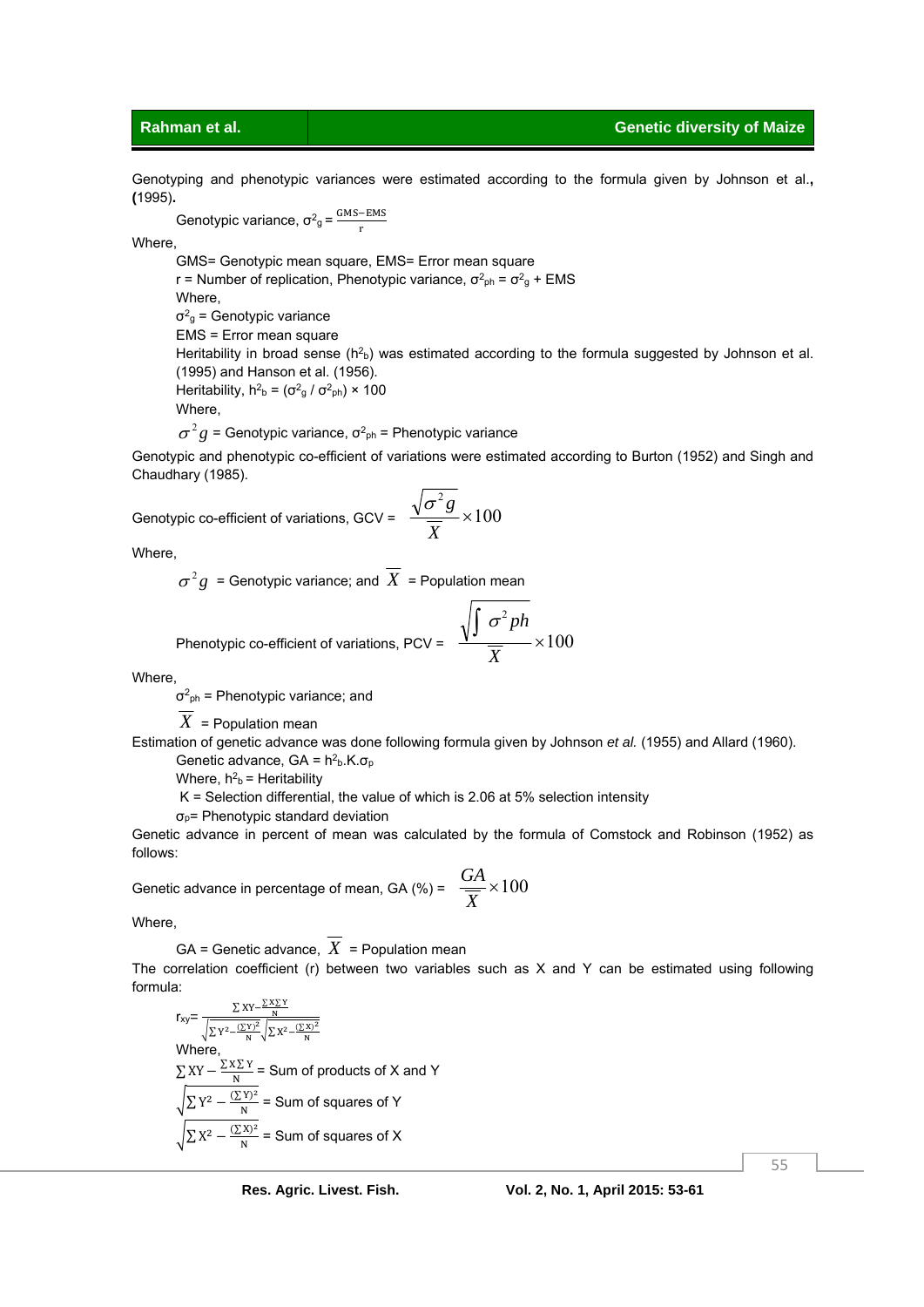The genotypes were arranged in different clusters followed by the method suggested by Ward's Method based on Squared Euclidean distance and hierarchical cluster analysis. The initial cluster distances in Ward's minimum variance method are therefore defined to be the squared Euclidean distance between points:  $d_{ij} = d({X_i}, {X_j} = ||X_i - X_j||^2)$ 

# **RESULT**

 The analyses of variance of different genotypes of maize for different agronomic traits are shown in Table 1. It indicated that the difference among genotypes for all the traits under study *viz*., plant height (cm), ear height (cm), ear length (cm), ear diameter (cm), number of kernels/ear, 1000-kernel weight (g) and yield/plant (g) was highly significant.

| Source<br>0f<br>variation | <b>Degrees</b><br>οf<br>freedom<br>(df) | <b>Plant</b><br>height<br>(cm) | Ear<br>height<br>(cm) | Ear<br>length<br>(cm) | Ear<br>dia-<br>meter<br>(cm) | <b>Number</b><br>οf<br>kernels/<br>ear | 1000 kernel<br>weight<br>(g) | Yield/<br>plant<br>(g) |
|---------------------------|-----------------------------------------|--------------------------------|-----------------------|-----------------------|------------------------------|----------------------------------------|------------------------------|------------------------|
| Replication               | 2                                       | 37.33                          | 5.82                  | 2.22                  | 0.13                         | 81.93                                  | 1.79                         | 0.46                   |
| Genotype                  | 8                                       | 1105.17<br>$***$               | 82.95<br>$***$        | 11.29<br>$***$        | 0.74<br>$***$                | 5459.12*                               | 10016.53<br>$***$            | 1510.<br>$9**$         |
| Error                     | 16                                      | 3.67                           | 6.57                  | 0.62                  | 0.04                         | 97.01                                  | 0.96                         | 1.53                   |

**Table 1.**Analysis of Variances (mean squares) for different characters of nine genotypes of maize

\*\* indicate significant at 1% level of probability

#### **Trait-wise mean performance of the genotypes**

 Trait-wise mean performance of genotypes gives a clear comparison among genotypes. The mean performance of the nine genotypes for their traits with lettering by DMRT (Duncan's Multiple Range Tests) is shown in Table 2.

| Genotype       | <b>Plant</b><br>height<br>(cm) | Ear height<br>(cm) | Ear length<br>(cm) | Ear<br>diameter<br>(cm) | <b>Number</b><br>of kernels<br>/ear | 1000-<br>kernel<br>weight (g) | Yield/<br>plant<br>(g) |
|----------------|--------------------------------|--------------------|--------------------|-------------------------|-------------------------------------|-------------------------------|------------------------|
| Pop corn       | 151.6e                         | 53.7ab             | 7.50b              | 2.56 <sub>bc</sub>      | 278a                                | 137h                          | 88.95b                 |
| BHM-9          | 198a                           | 53ab               | 8.23b              | 2.80 <sub>bc</sub>      | 245c                                | 149g                          | 86.86c                 |
| BHM-7          | 182.3b                         | 53.7ab             | 8.40b              | 2.84b                   | 264abc                              | 291a                          | 98.35a                 |
| BHM-5          | 182.3b                         | 53.7ab             | 12.03a             | 3.81a                   | 282a                                | 214f                          | 78.66e                 |
| $V-92$         | 145f                           | 45.3c              | 6.43b              | 2.26 <sub>c</sub>       | 153e                                | 227d                          | 75.39f                 |
| Uttaran        | 171.3c                         | 55.3a              | 11.73a             | 3.48a                   | 274ab                               | 216e                          | 50.47g                 |
| Duranta        | 164.3d                         | 43.3c              | 7.97b              | 2.74 <sub>bc</sub>      | 251 <sub>bc</sub>                   | 257b                          | 37.80i                 |
| H-981          | 160d                           | 47 <sub>bc</sub>   | 8.33b              | 2.73 <sub>bc</sub>      | 202d                                | 241 <sub>c</sub>              | 82.39d                 |
| Sweet<br>corn  | 140q                           | 41.7c              | 7.20b              | 2.43 <sub>bc</sub>      | 270abc                              | 122i                          | 39.76h                 |
| CV%            | 1.15                           | 5.16               | 9.12               | 7.28                    | 3.99                                | 0.48                          | 1.74                   |
| <b>Maximum</b> | 200                            | 59                 | 13.7               | 4.2                     | 291                                 | 292.5                         | 99.2                   |
| <b>Minimum</b> | 138                            | 40                 | 6.2                | $\overline{2}$          | 136                                 | 121.6                         | 36.5                   |
| Mean           | 166.1                          | 49.6               | 8.7                | 2.8                     | 246.9                               | 206.7                         | 70.9                   |
| <b>F-test</b>  | $***$                          | $***$              | $***$              | $***$                   | $***$                               | $***$                         | $***$                  |

**Table 2.**Mean performance of nine genotypes of maize based on different agronomic traits

Note: CV (%) = Coefficient of variation, \*\* indicate significant at 1% level of probability Similar letter indicates there is no significant difference at 5% level of probability as per DMRT Different letter indicates significant difference at 5% level of probability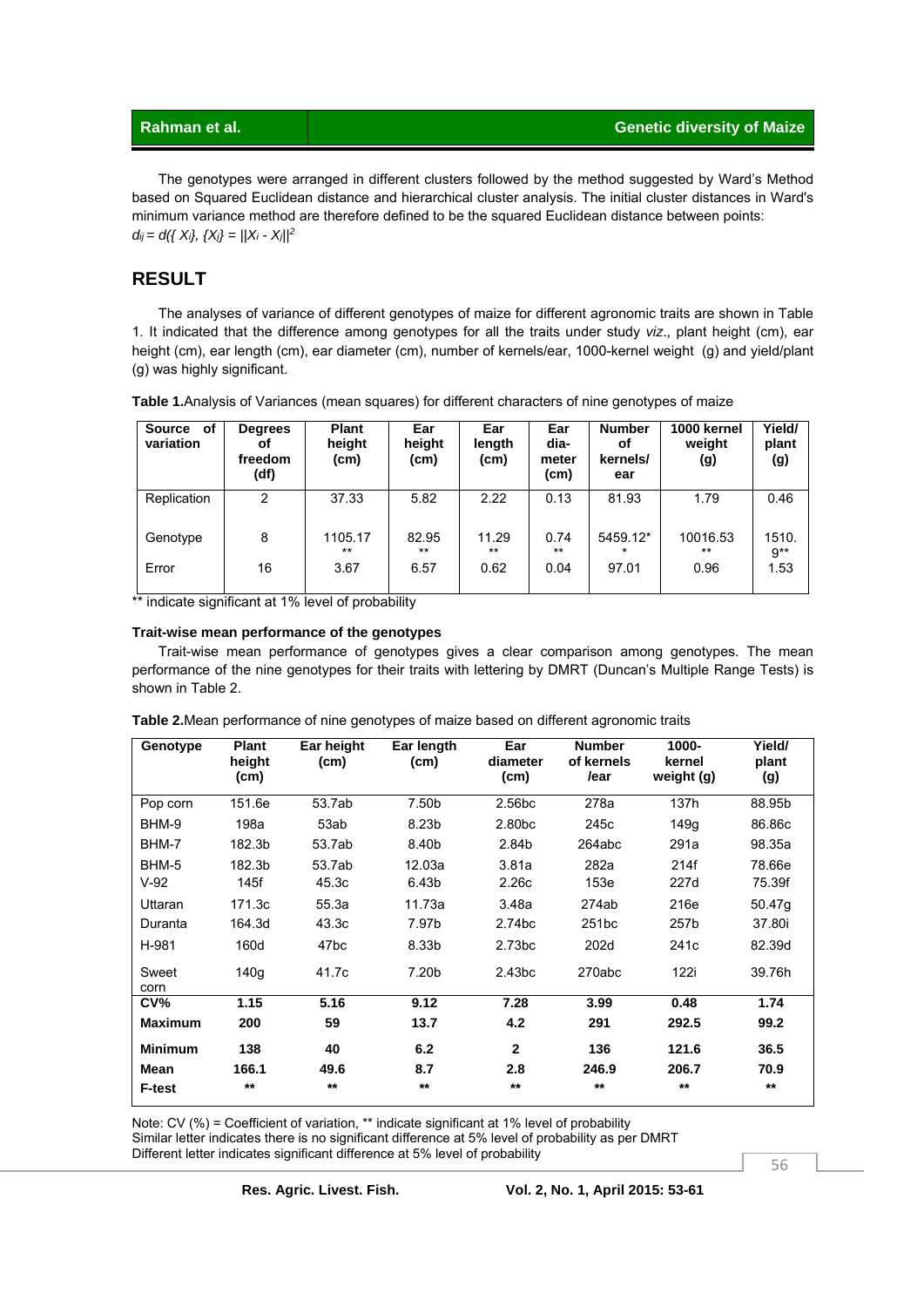### **Estimation of correlation co-efficient**

 The correlation value denotes only the nature and extent of association existing among characters. In this experiment, two associations showed positive significant correlation: plant height with yield/plant and ear diameter with ear length (Table 3). In the current study, only one negative association had been observed for number of kernels/ear with 1000-kernel weight which is non-significant.

| <b>Characters</b>                 | <b>Plant</b><br>height(cm) | Ear height<br>(cm) | Ear length<br>(cm) | Ear<br>diameter(cm) | <b>Number of</b><br>kernels/ear | 1000-kernel<br>weight(g) |
|-----------------------------------|----------------------------|--------------------|--------------------|---------------------|---------------------------------|--------------------------|
| Ear height<br>(c <sub>m</sub> )   | 0.606                      |                    |                    |                     |                                 |                          |
| Ear length<br>(cm)                | 0.500                      | 0.515              |                    |                     |                                 |                          |
| Ear diameter<br>(c <sub>m</sub> ) | 0.568                      | 0.539              | $0.969**$          |                     |                                 |                          |
| Number of<br>kernels/ear          | 0.320                      | 0.410              | 0.530              | 0.553               |                                 |                          |
| 1000-kernel<br>weight (g)         | 0.246                      | 0.050              | 0.177              | 0.198               | $-0.263$                        |                          |
| Yield/plant<br>(g)                | $0.906**$                  | 0.513              | 0.522              | 0.574               | 0.175                           | 0.447                    |

**Table 3.** Correlation co-efficient between yield and other yield related characters

\*\* indicate significant at 1% level of probability

#### **Estimation of genetic parameters of maize genotypes**

 Genotypic variances, phenotypic variances, heritability, genotypic co-efficient of variation (GCV), phenotypic co-efficient of variation (PCV), genetic advance and genetic advance (GA) as percent of mean (GA %) for all the yield contributing traits are presented in Table 4. Among the all traits yield/plant exhibited high estimates of GCV (31.61%), PCV (31.66%) and highest value of genetic advance in percentage (62.47%). On the other hand highest heritability (99.97%) and genetic advance (113.23) was observer in 1000-kernel weight.

|  | Table 4. Genetic parameters of seven different characters of nine maize genotypes |
|--|-----------------------------------------------------------------------------------|
|--|-----------------------------------------------------------------------------------|

| <b>Traits</b>               | <b>Phenotypic</b><br>variance | Genotypic<br>variance | <b>PCV (%)</b> | <b>GCV</b><br>(%) | <b>Heritability</b><br>(%) | <b>GA</b> | GA (%) |
|-----------------------------|-------------------------------|-----------------------|----------------|-------------------|----------------------------|-----------|--------|
| <b>Plant Height</b><br>(cm) | 370.84                        | 367.17                | 11.59          | 11.54             | 99.00                      | 37.89     | 22.81  |
| Ear height                  | 32.03                         | 25.46                 | 11.40          | 10.17             | 79.49                      | 8.92      | 17.97  |
| (cm)<br>Ear length<br>(cm)  | 6.67                          | 6.05                  | 29.86          | 28.44             | 90.70                      | 3.75      | 43.36  |
| Ear diameter<br>(cm)        | 0.27                          | 0.23                  | 18.22          | 16.82             | 83.94                      | 0.88      | 30.86  |
| No. of<br>kernels/ear       | 1884.38                       | 1787.37               | 17.58          | 17.14             | 94.85                      | 81.96     | 33.19  |
| 1000-kernel<br>weight $(q)$ | 3339.49                       | 3338.52               | 27.98          | 27.97             | 99.97                      | 113.23    | 54.82  |
| Yield/plant(g)              | 504.67                        | 503.14                | 31.66          | 31.61             | 99.97                      | 44.33     | 62.47  |

GCV = Genotypic co-efficient of variation, PCV = Phenotypic co-efficient of variation,

GA = Genetic advance, GA% = Genetic advance as percent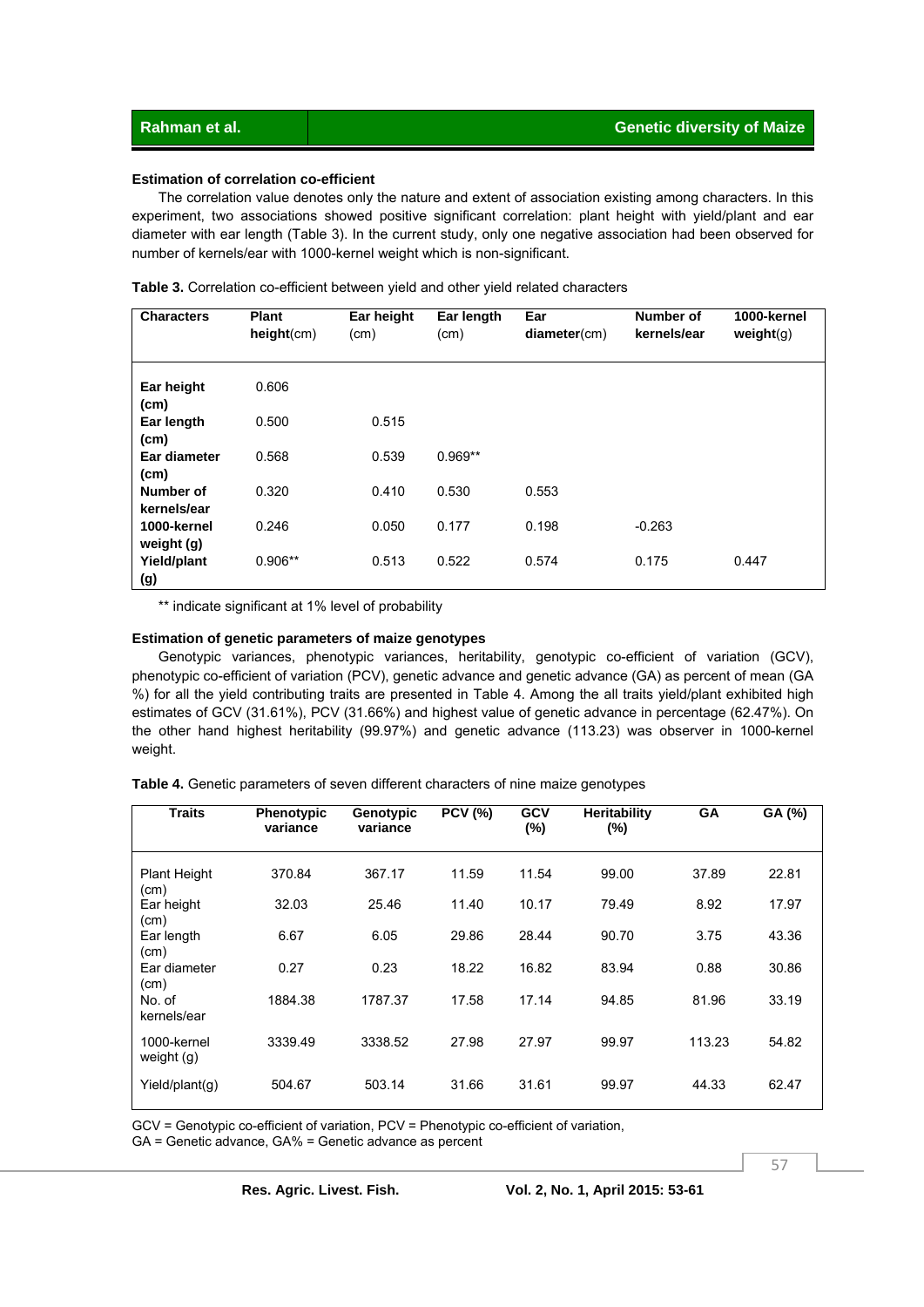### **Dendrogram**

 In the present experiment, dendrogram of nine maize lines had been made using mean value of different agronomic traits which results in three clusters (Fig. 1).



#### **Figure 1**. Dendrogram showing distribution of nine genotypes among three clusters

| <b>Table 5.</b> Distribution of nine maize genotypes among three clusters |  |
|---------------------------------------------------------------------------|--|
|---------------------------------------------------------------------------|--|

| <b>Cluster</b> | <b>No. of Genotypes</b> | Genotypes                    |
|----------------|-------------------------|------------------------------|
|                |                         | Popcorn, H-981               |
|                |                         | BHM-9, BHM-7, BHM-5, V-92    |
| Ш              |                         | Uttaran, Duranta, Sweet corn |

# **DISCUSSION**

 Analysis of genetic diversity is an important step for better understanding and utilization of germplasm. Maize is a diverse and highly cross pollinated crops. There exists a good number of work on genetic diversity of maize but the genotypes experimented in this study were not studied yet. We found wide array of diversity among these genotypes. The ANOVA table suggested presence of ample genetic variability among the genotypes. Shahrokhi and Khorasani (2013) also observed significant variation among genotypes for days to silking, days to anthesis, plant height, ear height, kernel number, rows number, 1000-kernel weight and yield. Ahmed (2013) also observed significant variation among maize genotypes for yield, ear length, ear diameter, number of kernels/ear, 1000-kernel weight, days to maturity, days to silking, plant height and ear height. Prasannaet al. (2001) noted that genetic variability for most of the yield and yield contributing traits in maize were very high and amenable to genetic enhancements.

 The presence of a wide range between minimum and maximum values for each trait assures the existence of sustainable variation among the genotypes studied (Table 2). Such variation in the germplasm collection of maize is an opportunity for breeders to improve traits of interest through parent selection, hybridization and recombination of desirable genotypes (Ahmed, 2013). In this experiment, each trait indicated separate genotype as best one, such as BHM-9 considering plant height; BHM-5 considering ear length, ear diameter and number of kernel/ear; and BHM-7 considering 1000-kernel weight and yield/plant.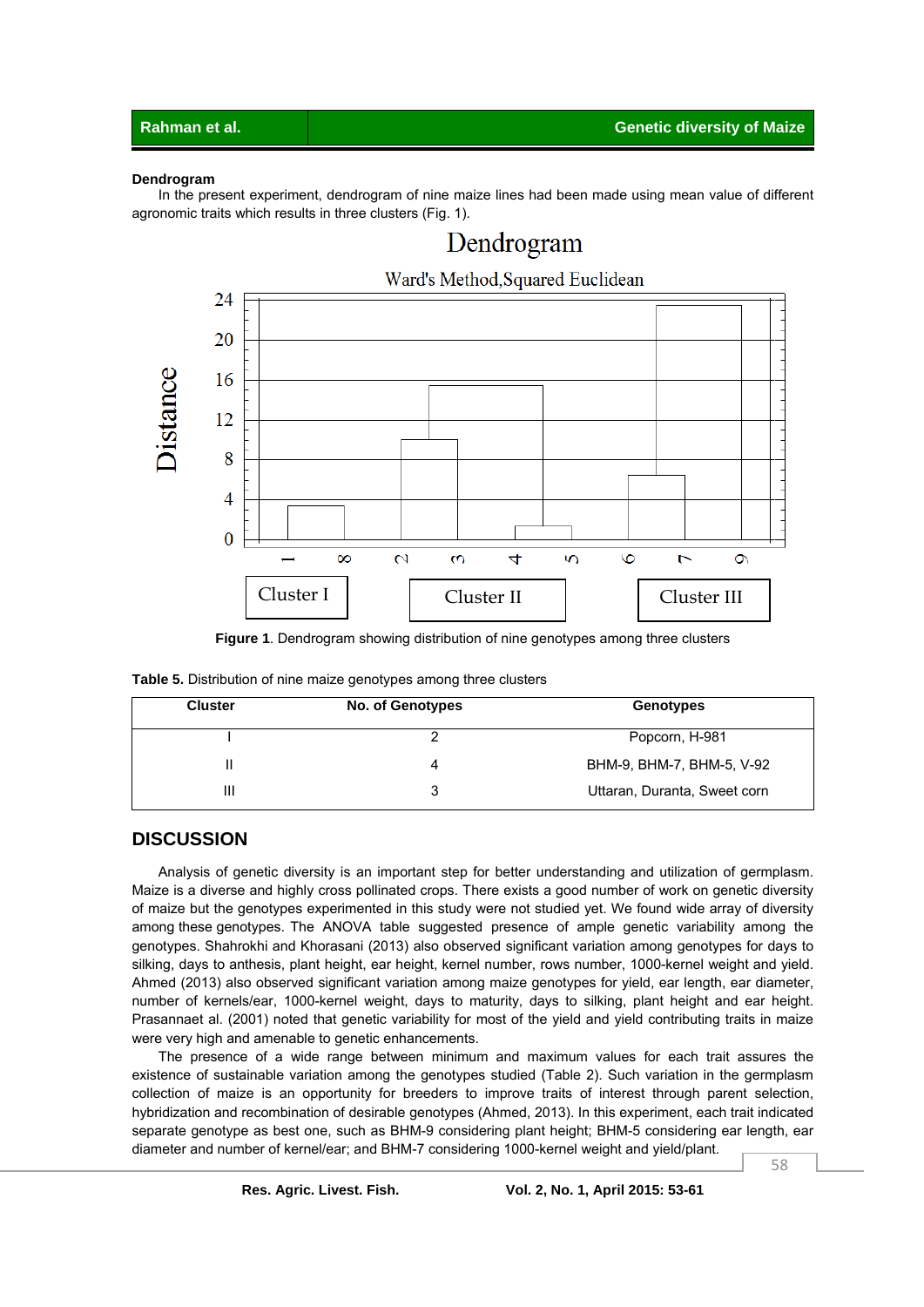Correlation is also an important measurement indicating that traits which should be given importance to increase yield. In this experiment, two associations showed positive significant correlation: plant height with yield/plant and ear diameter with ear length (Table 3). Positive significant correlation between plant height and yield/plant had also been recorded by Salami et al. (2007) and Rafiq et al. (2010). This positive and significant association between the traits suggested additive genetic model thereby less affected by the environmental fluctuation. Besides, most of the associations were recorded as positive but non-significant. This type of association referred information of inherent relation among the pairs of combination. Positive and nonsignificant association between plant height with ear height and ear height with grain yield had also been observed by Olakojo and Olaoye (2011). Munawar et al. (2013) also studied positive, non-significant association between plant height with ear height and ear length. Positive and non-significant association for ear height with ear length and yield/plant was recorded by Rafiq et al. (2010). The negative insignificant association for number of kernels/ear with 1000-kernel weight referred a complex linked of relation among pair of combinations.

 Table 4 indicated that variability within the maize genotypes is sufficiently divergent and constitutes potential candidate genotypes on which improvement program can be initiated. Phenotypic variance was higher than the genotypic variances for all the traits thus indicated the influences of environmental factor on these traits. Similar findings were observed by Salami et al. (2007), Bello et al. (2012) and Anshumanet al. (2013).The estimates of genotypic coefficient of variation (GCV) reflect the total amount of genotypic variability. Since most of the economic characters (grain yield) are complex in inheritance and are greatly influenced by several genes interacting with various environmental conditions, the study of phenotypic coefficient of variation (PCV) and genotypic coefficient of variation (GCV) is not only useful for comparing the relative amount of phenotypic and genotypic variations among different traits but also very useful to estimate the scope for improvement by selection. Table 4 indicated that for all traits PCV were higher than GCV. However, the differences between genotypic and phenotypic coefficient of variation indicated the environmental influence. In the present experiment, low value of GCV and PCV for plant height and ear height were recorded which was also observed by Anshuman et al. (2013).

 Heritability estimates is of tremendous significance to the breeder, as its magnitude indicates the accuracy with which a genotype can be recognized by its phenotypic expression. Almost all traits studied here showed high heritability (Table 4). High heritability for ear length and 1000-kernel weight was also recorded by Noor et al. (2010). Aminu and Izge (2012) studied high heritability for plant height and yield/plant. Very high heritability (above 90%) was observed for plant height, ear height, number of kernels/ear, 1000-kernel weight and yield/plant by Bello et al. (2012) and Anshuman et al. (2013).

 Character exhibiting high heritability may not necessarily give high genetic advance. Johnson et al.*,*  (1955) showed high heritability should be accompanied by high genetic advance to arrive at more reliable conclusion. Bello et al. (2012) recorded higher genetic advance for plant height, number of kernels/ear and yield/plant. In the present study high heritability with high genetic advance was found for the trait number of kernels/ear and 1000-kernel weight which indicated the preponderance of additive gene action for the expression of these traits which is fixable in subsequent generations. The author suggested that these parameters were under the control of additive genetic effects. Sumathi et al. (2005) also suggested that these parameters could be manipulated according to requirements, and worthwhile improvement could be achieved through selection. However, high heritability and low genetic advance were observed for ear height, ear length and ear diameter which may be attributed to non-additive gene action governing these traits, and these characters could be improved through the use of hybridization and hybrid vigour.

 Maize plant height, yield/plant, number of kernels/ear, 1000-kernel weight can be improved by selection, as these characters exhibited high genotypic and phenotypic coefficient of variations along with high heritability and genetic advance. Ear length, ear height and ear diameter had high heritability but the genetic coefficient of variations was low. This indicated that though, the character was highly heritable, its improvement through early generation selection may not give the desired results. Effective selection for superior genotypes is possible considering yield/plant, number of kernels/ear, 1000-kernel weight, plant and ear heights and can be used as target traits to improve maize grain yield.

 Dendrogram grouped nine genotypes into three clusters (Fig 1). Maximum genotypes (four: BHM-9, BHM-7, BHM-5 and V-92) were distributed under cluster II, followed by cluster III and cluster I containing three (Duranta, Uttaran and Sweet corn) and two (Popcorn and H-981) genotypes, respectively (Table 5).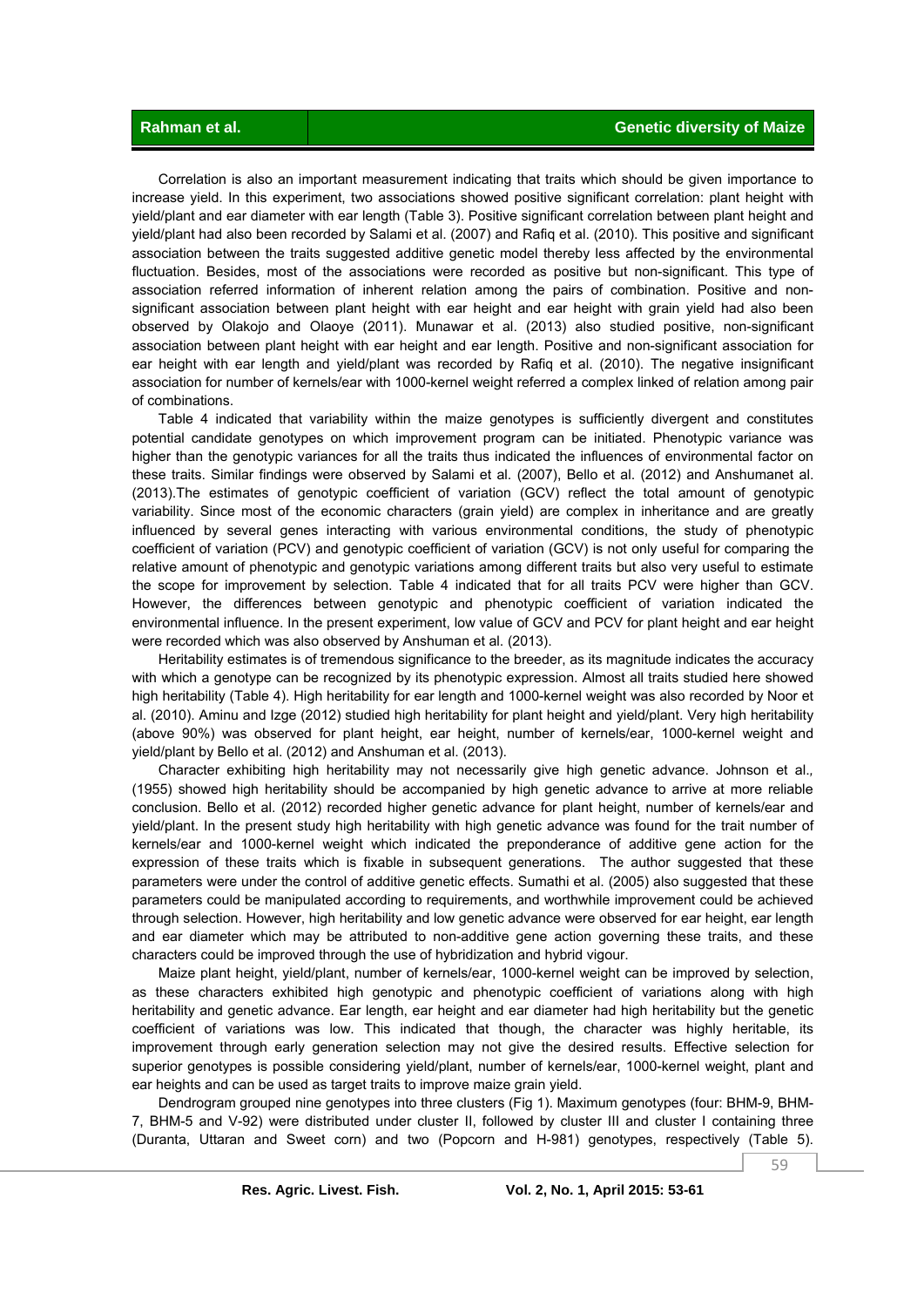|  | Rahman et al. |
|--|---------------|
|  |               |

Subramanian and Subbaraman (2010) made dendrogram on 38 genotypes which results in four clusters: 14 genotypes under cluster 1, 13 under cluster 3, 9 under cluster 3 and remainder under cluster 4. 30 maize inbred lines were distributed by Azad et al. (2012) among six clusters. Another study was carried out by Chen et al. (2007) who reported that 186 maize genotypes could be classified into ten clusters.

# **CONCLUSIONS**

 Assessing of genetic diversity is the basic need for the utilization of any germplasm. The research findings suggested adequate genetic diversity exists among studied nine genotypes. Though BHM-7 performed well other genotypes were good enough considering different traits. All these genotypes can be utilized for further improvement of maize germplasm for the desired characters.

# **ACKNOWLEDGEMENT**

 This research was supported by the special grants of the Ministry of Science and Technology, Bangladesh, grant No.BS-43/2014.

# **REFERENCES**

- 1. Ahmed S, 2007. Study of genetic diversity in maize inbreds, Annual Research Report, 2006-2007: Maize and Barley improvement, Plant Breeding Division, BARI, Joydebpur, Gazipur, pp: 16-18.
- 2. Ahmed S, 2013. Study on genetic diversity in maize (*Zea mays* L.) inbred lines for the development of hybrids, PhD Thesis, Department of Genetics and Plant Breeding, Bangladesh Agricultural University, Bangladesh.
- 3. Alika RW, ME Aken'ova and CA Fatokun, 1993. Variation among maize (*Zea mays* L.) accessions of Bendel State, Nigeria, Multivariate analysis of agronomic data. Euphytica, 66: 65-71.
- 4. Allard RW, 1960.Principles of Plant Breeding, John Wiley and Sons. Inc., New York.
- 5. Aminu D and AU Izge, 2012. Heritability and correlation estimates in maize (*Zea mays* L.) under drought conditions in Northern Guinea and Sudan Savannas of Nigeria.World Journal of Agricultural Sciences, 8: 598-602.
- 6. Anshuman V, NN Dixit, Dipika, SK Sharma and S Marker, 2013.Studies on heritability and genetic advance estimates in Maize genotypes.Bioscience Discovery, 4: 165-168.
- 7. Azad MAK, BK Biswas, N Alam and SS Alam, 2012. Genetic diversity in maize (*Zea mays* L.) inbred lines. The Agriculturists, 10: 64-70.
- 8. BBS 2011. Summery crop statistics and crop indices, Agriculture Wing, Bangladesh Bureau of Statistics, Ministry of Planning, Government of People's Republic of Bangladesh, Dhaka, pp. 37.
- 9. Bello OB, SA Ige, MA Azeez, MS Afolabi, SY Abdulmaliq and J Mahamood, 2012. Heritability and genetic advance for grain yield and its component characters in maize (*Zea Mays* L.).International Journal of Plant Research, 2: 138-145.
- 10. Burton GW, 1952.Quantitative inheritance in Grasses. Proceeding  $6<sup>th</sup>$  International Grassland Congress, 1: 277-283.
- 11. Chen FB, KC Yang, TZ Rong and GT Pan, 2007. Analysis of genetic diversity of maize hybrids in the regional tests of Sichuan and Southwest China, Acta Agronomica Sinica, 33: 991-998.
- 12. Comstock RE and HF Robinson, 1952. Genetic parameters, their estimate and significance, Proceedings 6th International Grassland Congress, 1: 284-291.
- 13. Elahi NE, 2005. Effect of whole family training on maize cultivation in Bangladesh, CIMMYT, Bangladesh, House no.18, Road no.4, section 4,Uttara, Dhaka, Bangladesh.
- 14. Galarreta RJI and A Alvarez, 2001. Morphological classification of maize landraces from northern Spain.Genetic Resources and Crop Evolution, 48: 391–400.
- 15. GMR (Grain Market Report), 2014: International Grains Council (http://www.lgc.lnt).
- 16. Hallauer AR and JB Mirinda-Filho, 1988.Quantitative genetic in maize breeding,  $2^{nd}$  edition, Iowa State University Press, Ames, USA.
- 17. Hanson G, HF Robinson and RE Comstock, 1956. Biometrical studies on yield in segregating population of Korean Lespedza, Agronomy Journal, 48: 268-274.